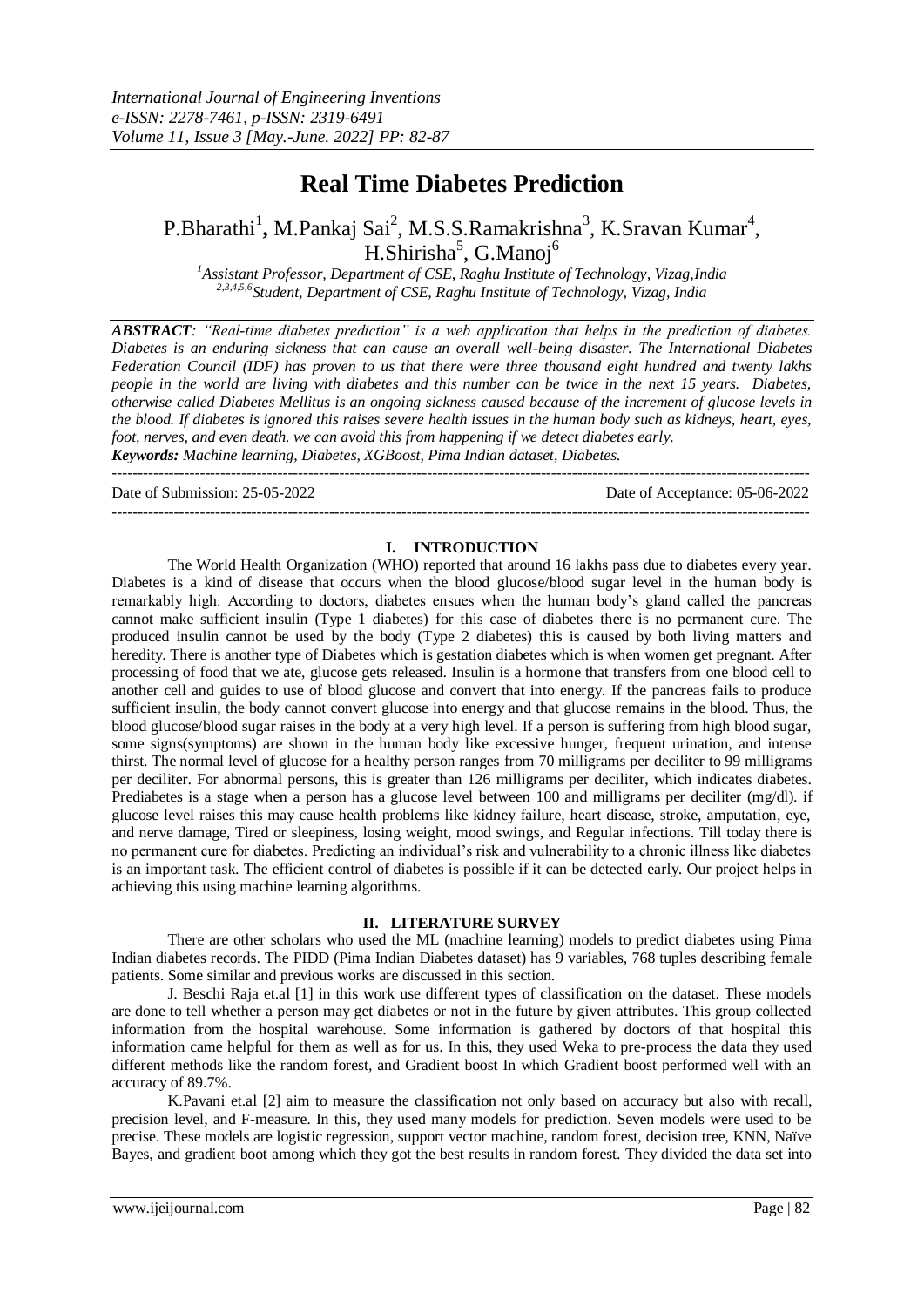a 75:25 split. They got the best accuracy in both random forest and naïve Bayes with 80% in which they concluded the best accuracy is random forest based on the precision level, recall, and f measure.

Jobeda Jamal Khanam et. al [3] have applied a soft-computing technique for an intelligent diagnosis of diabetes prediction. They used weka for pre-processing all models they used scored accuracy greater than 70% among which they got the best accuracy with ANN with 88.6% they have proven that with a better preprocessing same model can achieve the better result they got better results than previous models for the same classification. This research hopes to get better accuracy than previous models which will give hand in the health industry for better cures.

Niloy sikder et. al [4] this project use different approaches using ensemble learning which is stacking, boosting, and bagging in this they crossed 90% up to know this is the best model that we saw. Through this, we got an idea of using different ensembles to increase accuracy. In this model, they got an accuracy of 92%. This model gave us an idea of which model we should be using in this project.

| $1.0010 + 1.0011100 + 1.001110 + 1.00001100 + 1.011100$ |                             |                                  |                         |  |
|---------------------------------------------------------|-----------------------------|----------------------------------|-------------------------|--|
| Year                                                    | Work                        | Approach                         | Accuracy                |  |
| 2019                                                    | J. Beschi Raja et.al [1]    | Randomforest, Gradinent boosting | $(82.2\%)$ , $(89.7\%)$ |  |
| 2020                                                    | K.Pavani et.al[2]           | Random forest, Naïve bayes       | $(80.0\%)$ , $(79.8\%)$ |  |
| 2021                                                    | Jobeda Jmal Khanam et.al[3] | <b>Artificial Neural Network</b> | 88.6%                   |  |
| 2021                                                    | Niloy sikder et. al[4]      | Ensemble Learning                | 92%                     |  |
| 2022                                                    | This project                | XGB, LightGBM                    | $(95.4\%), (91.5)$      |  |

Table 1 Comparison with previous work

## **III. METHOD AND SYSTEM ARCHITECTURE**

In this project, we are using python and its powerful modules/libraries to predict diabetes. Starting from importing datasets to applying various algorithms are done in python for this we are using the most powerful and the best idle from google which is google colab. It is a cloud based environment it uses the most powerful CPUs and GPUs at remote locations and gives us fast and accurate results. It is easy to code in colab as it supports popular machine learning modules.

#### **3.1 Machine learning architecture**



Figure 1 Machine learning model architecture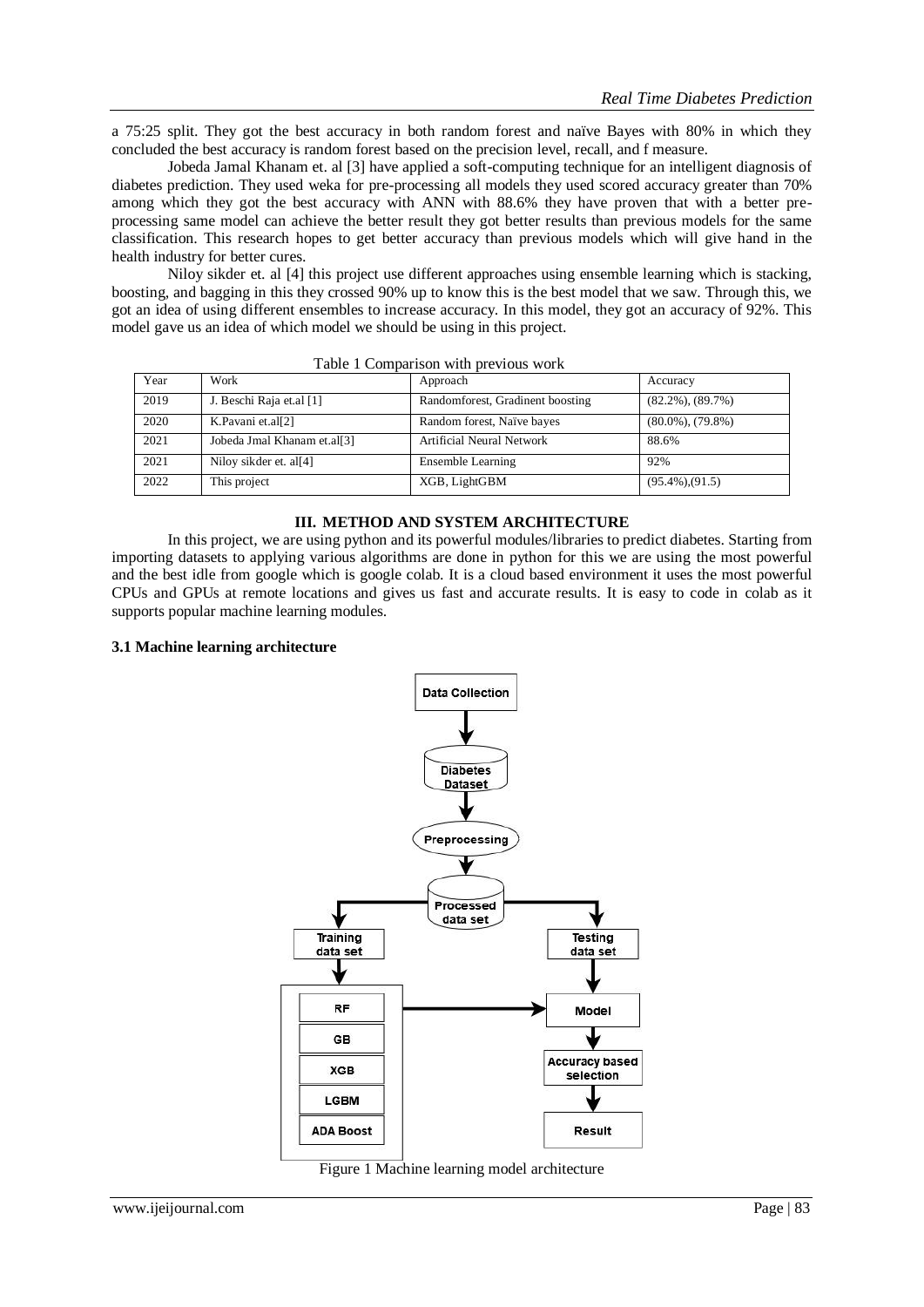

Figure 2 System architecture

# **IV. Data Pre-processing**

### **4.1 Data collection and description**

For this project, we used a dataset that is made available to the public by the National Institute of Diabetes and Digestive and Kidney Diseases. The name of the dataset is PID (Pima Indian dataset). Dataset plays a very important role in machine learning. Collection of the data is very hard as we need to do many surveys, check records, and many other sources and modes of information. Once we acquire the dataset that we need, the first thing we need to do is data pre-processing. The data which we took have 768 tuples and 9 variables. Those attributes are:

- a) Pregnancies
- b) Glucose
- c) Blood Pressure
- d) Skin Thickness
- e) Insulin
- f) BMI
- g) Diabetes Pedigree Function
- h) Age
- i) Outcome

### Table 2 Description Data set

|                                 | count | mean       | std        | min    | 25%      | 50%      | 75%       | max    |
|---------------------------------|-------|------------|------------|--------|----------|----------|-----------|--------|
| <b>Pregnancies</b>              | 768.0 | 3.845052   | 3.369578   | 0.000  | 1.00000  | 3.0000   | 6,00000   | 17.00  |
| <b>Glucose</b>                  | 768.0 | 120.894531 | 31.972618  | 0.000  | 99,00000 | 117,0000 | 140.25000 | 199.00 |
| <b>BloodPressure</b>            | 768.0 | 69.105469  | 19.355807  | 0.000  | 62,00000 | 72,0000  | 80.00000  | 122.00 |
| <b>SkinThickness</b>            | 768.0 | 20.536458  | 15.952218  | 0.000  | 0.00000  | 23,0000  | 32,00000  | 99.00  |
| <b>Insulin</b>                  | 768.0 | 79.799479  | 115.244002 | 0.000  | 0.00000  | 30.5000  | 127.25000 | 846.00 |
| BMI                             | 768.0 | 31.992578  | 7.884160   | 0.000  | 27,30000 | 32,0000  | 36,60000  | 67.10  |
| <b>DiabetesPedigreeFunction</b> | 768.0 | 0.471876   | 0.331329   | 0.078  | 0.24375  | 0.3725   | 0.62625   | 2.42   |
| Age                             | 768.0 | 33.240885  | 11.760232  | 21.000 | 24,00000 | 29,0000  | 41,00000  | 81.00  |
| <b>Outcome</b>                  | 768.0 | 0.348958   | 0.476951   | 0.000  | 0.00000  | 0.0000   | 1.00000   | 1.00   |

From the above table, We can observe that in Pregnancies column, it shows us how many times a woman got pregnant. Glucose shows us Plasma glucose concentration for 2 hours in an oral glucose tolerance test. Even in the blood pressure column, it shows us that the Diastolic blood pressure is millimeters of mercury.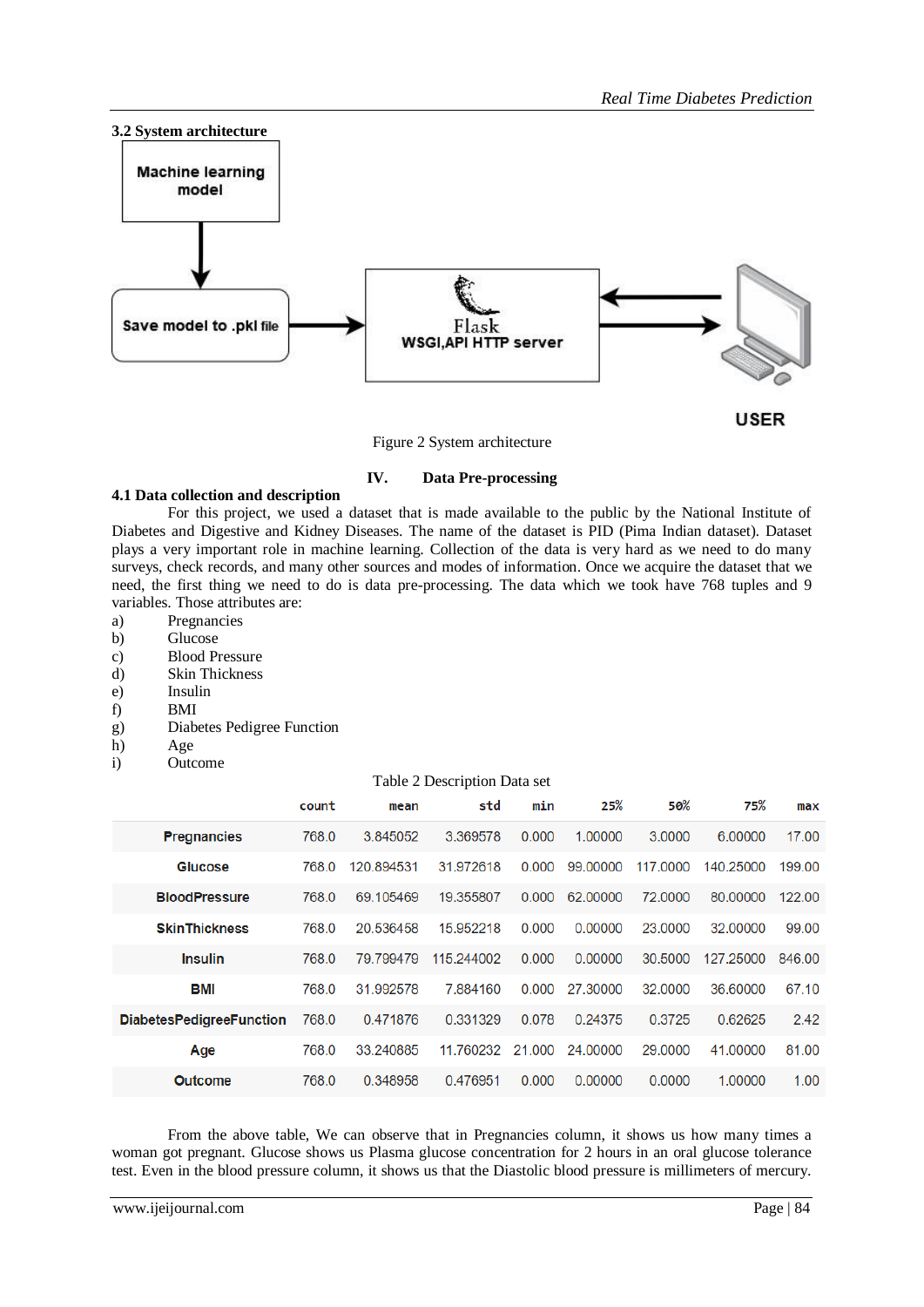Skin thickness shows us triceps skinfold thickness in millimeters. BMI shows us the body max index. Insulin shows us 2-Hour serum insulin in a micro international unit of substance per milliliter. Ages show usage of that person.

## **4.3 Identifying and handling missing data**

In the above mention data, there are only a few zero values. If there are zero values in our data this may affect our prediction. So, we need to make this inconsistent data to consistent for that we use a few data preprocessing techniques. The below graph shows us the count of zeros in each attribute. At first, we need to convert our zero value to Null so that the data preprocessing becomes easy. Data pre-processing is important to get accurate results. Finally, we need to fill in the null values with mean, median, mode, or the standard deviation if the tuple has more than 25% of the data. We remove the entire tuple if 75% of the data is not present.



Figure 3 Missing data bar graph

In the above graph, we can see the count of zero values in each attribute. We need to identify the dependent variable with the independent variable. Now we replace data with a median. In our research, we found that the median is the best fit for this dataset and after replacing our null data with the median we need to split our data **4.4 Splitting of data**

After handling our noisy or inconsistent data we split our data into a training set and a testing set. Most of the time we split our data into either 70:30 or 80:20 ratios. For this project, we only divided our dataset into an 80:20 ratio and that means eighty percent of the dataset is training data and the remaining twenty percent of our data is testing the data.

### **4.5 Applying ML Algorithm**

In this paper, we have used over five machine learning algorithms. i.e Random Forest (RF), Gradient Boost (GB), eXtreme Gradient Boosting (XGBoost), Light Gradient Boost model(LGBM), Adaptive Boosting (ADA). After performing these ML algorithms on our dataset, we noted the outcomes of each classifier. And we observed that Extra Tree Classifier outperforms when compared other machine learning models that we have used in every aspect such as Accuracy, Recall, Precision, and F1-Score.

### **V. Result and analysis**

After applying the above models to the dataset we got our accuracy results. Through this, we determine which model will be best suited for our project. From the table, we see that the extreme gradient boost algorithm performs well than the remaining machine learning model.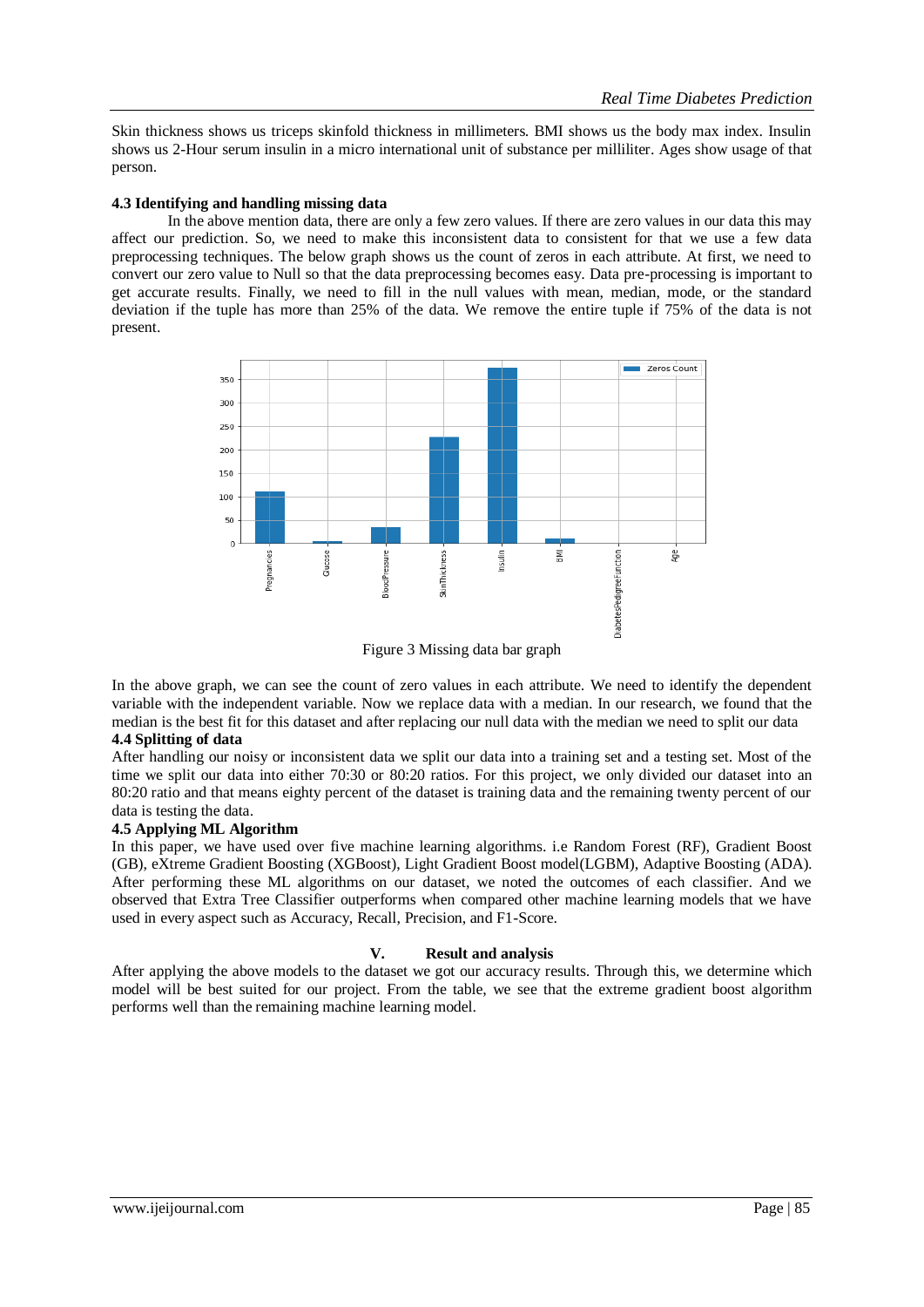

Figure 4 Result Bar graph

Table 3 Result Table

| <b>Models</b>         | Accuracy | <b>Precision</b> | Recall | <b>F1-Score</b> |
|-----------------------|----------|------------------|--------|-----------------|
| <b>Random Forest</b>  | 88.3%    | 87.2%            | 77.3%  | 82.0%           |
| <b>Gradient Boost</b> | 90.2%    | 89.3%            | 80.7%  | 84.8%           |
| <b>XG Boost</b>       | 95.4%    | 91.4%            | 93.4%  | 92.4%           |
| <b>Light GBM</b>      | 91.5%    | 91.4%            | 82.6%  | 86.8%           |
| Ada Boost             | 87.6%    | 87.2%            | 75.9%  | 81.1%           |

**5.1 Home Page**

| <b>Diabetes Predictor</b>                     |
|-----------------------------------------------|
| Number of Pregnancies eg. 0                   |
| Glucose (mg/dL) eg. 80                        |
| Blood Pressure (mmHg) eg. 80                  |
| Skin Thickness (mm) eg. 20                    |
| Insulin Level (IU/mL) eg. 80                  |
| Body Mass Index (kg/m <sup>2</sup> ) eg. 23.1 |
| Diabetes Pedigree Function eg. 0.52           |
| Age (years) eg. 34                            |
| PREDICT                                       |

Figure 5 Home page